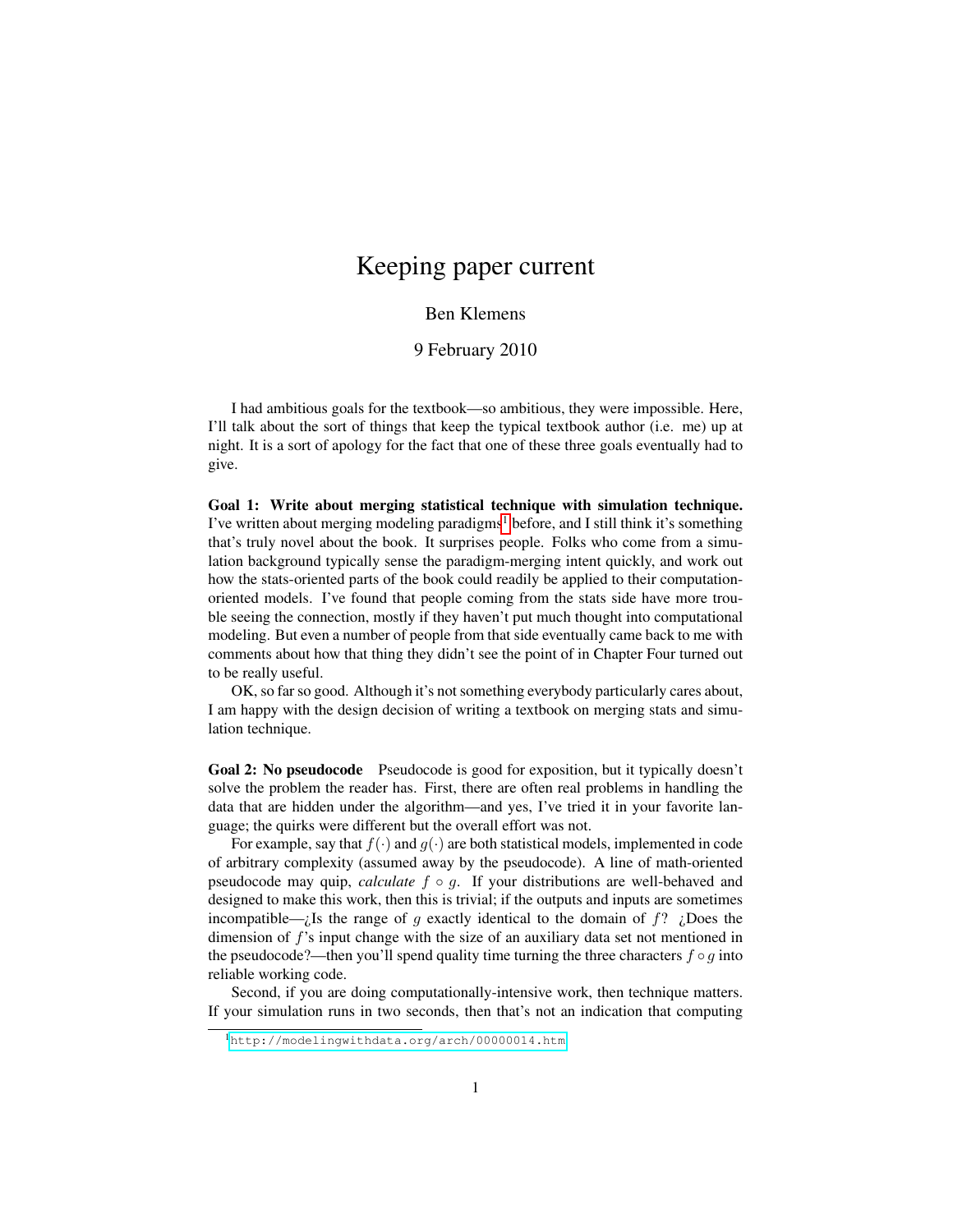technique is irrelevant and you shouldn't care, but that you should re-run the thing with a hundred times as many elements for a hundred times as long. Your results will be better, and good technique can reduce your run time back down to minutes from hours. Of course, pseudocode assumes away technique.

Third, you can cut and paste real code, but not pseudocode. The first draft of the first chapter had a lot of routines for the reader to cut and paste from the planned online appendix. I'd explain that the GNU Scientific Library, perfect for using in the guts of simulations, doesn't provide anything at the level of a regression, so Figure Eight gives you regression code that you can cut and paste into your project.

And that's where the Apophenia library came from: I eventually got sick of telling the reader to cut and paste snippets, and just bundled the snippets into a package. That freed up the book to include more high-level sample code for cutting and pasting.

I've seen people pick up a copy of my book and immediately feel intimidation that there's code on every page, but I'm still happy with this design decision as well. I take some pride in writing a book that users can directly execute, and that doesn't pretend toward false generality. You know I'm not lying to you or hiding facts from you, because then the code wouldn't run.

Goal 3: Publish the book on paper, bound There are people who write in their books, and there are people who will prop up short table legs with books, but I ain't one of 'em. I don't think of books as newspapers, or as just another prop to be used for whatever practical value it has and then chucked out. Books are a part of the permanent record. If I want my information impermanent and disposable, that's what I've got computer screens for.

*Modeling with Data* came out in late 2008. It's early 2010 now, and the book, bound and immutable, has remained (almost) entirely in line with the code base. That's taken a lot of work, because the code keeps evolving. Many changes are just additions and new functions or features: means of doing things more easily, which make the code in the book look klunky in comparison but not false, *per se*.

But you can see how my three goals set me up for failure here:

- Write about novel things that are still being actively explored.
- Be concrete, and help the reader with the details.
- Publish something that will be correct in the details as far into the future as possible.

I think these three goals are, as a practical matter, impossible to reconcile, so every author has to give up on (at least) one. It's an interesting exercise to pick up the typical technical text and see what the author chose. The manuals about a specific language, with a spine measured in decimeters, throw the goal of permanence out the window. These book producers see the book as a newspaper or a parts manual, and if this manual takes off, then there'll be a second edition and you'll be expected to use the first edition for mulch. As above, I feel that this is disrespectful of the reader. Others throw out goal 2 and go straight to pseudocode, because by remaining vague they don't have to worry about the vagaries of coding language grammars. This may not even work: I have seen